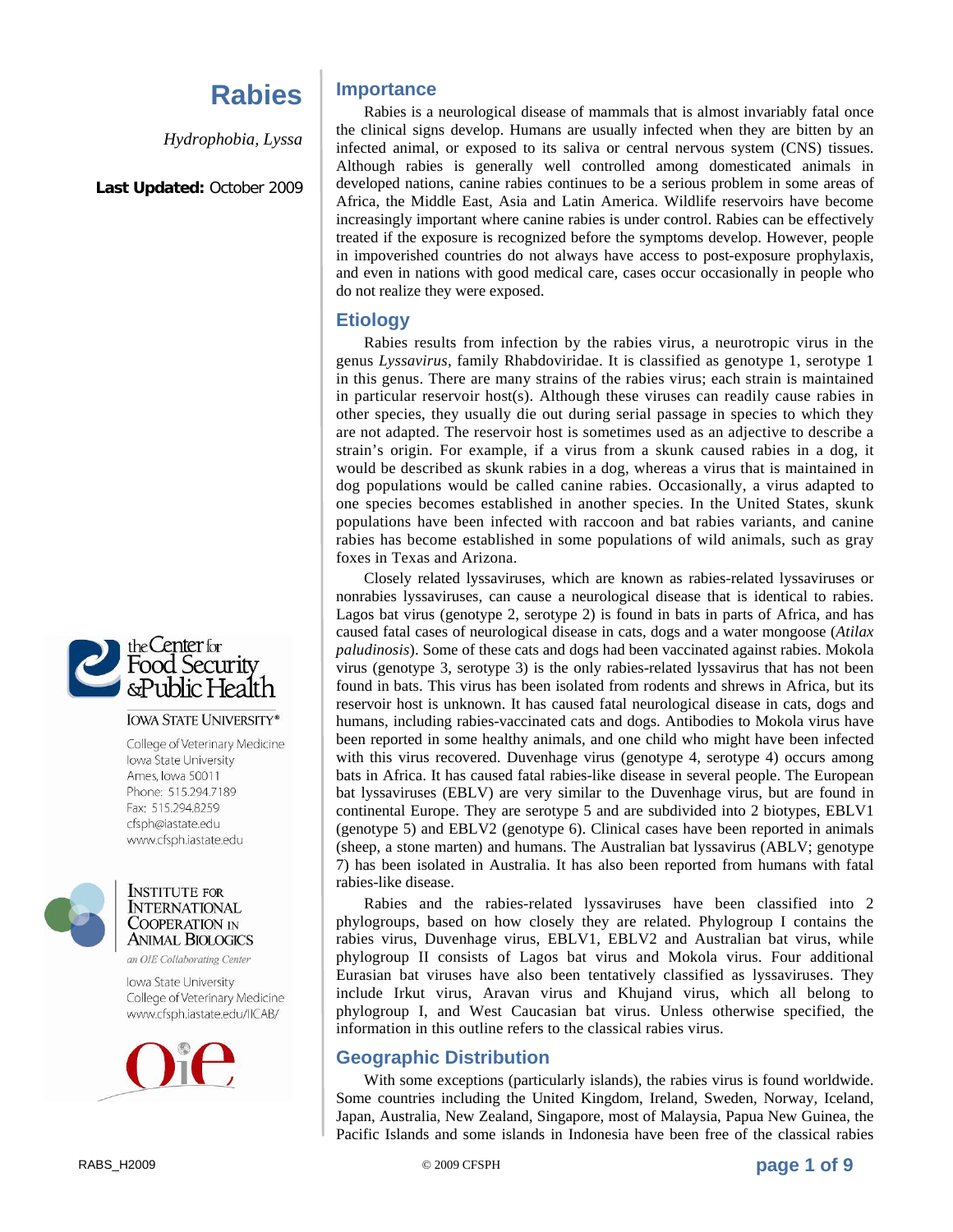virus for many years. According to the World Health Organization (WHO), a country is considered to be free of rabies if there have been no indigenously acquired cases in humans or animals during the previous 2 years, in the presence of adequate surveillance and import regulations. Using this definition, several additional countries are considered to be free of rabies. In some cases, these nations have conducted rabies vaccination programs in wildlife, but are susceptible to the reintroduction of the virus from neighboring countries. Official lists should be consulted for the current list of rabies-free countries and areas, as it may change. For example, rabies was recently introduced into the island of Bali (Indonesia), which had been free of rabies for many years.

The presence of the rabies-related lyssaviruses does not prevent a nation from being listed as rabies-free. For example, European bat lyssaviruses have been isolated from bats and a human with neurologic disease in the United Kingdom. Other countries considered to be rabiesfree, such as Australia, also contain rabies-related lyssaviruses. These viruses have not been reported from the Americas.

#### **Transmission**

The rabies virus is readily transmitted between mammals, whether they are the same or different species. This virus is usually spread in the saliva, when an infected animal bites another. Less often, an animal or person is infected by contact with infectious saliva or neurological tissues, through mucous membranes or breaks in the skin. The rabies virus is not transmitted through intact skin.

There are also rare reports of transmission by other routes. A few cases have been reported after transplantation of organs, particularly corneas but also pancreas, kidneys and liver. Aerosol transmission has been documented in special circumstances, such as in laboratories and bat caves with an unusually high density of aerosolized, viable virus particles. Rabies viruses have been transmitted by ingestion in experimentally infected animals, and there is anecdotal evidence of transmission in milk to a lamb and a human infant. (More conventional routes of spread could not be ruled out in the latter case.) There is some speculation that ingestion could play a role in rabies transmission among wild animals. One epizootic among kudu may have spread between animals when they fed on thorn trees. There are no records of human disease acquired by this route. Nevertheless, in 2 incidents investigated by the U.S. Centers for Disease Control and Prevention (CDC), people who drank unpasteurized milk from rabid cows were given post-exposure prophylaxis. Pasteurized milk and cooked meat are not expected to pose a risk of infection, as the rabies virus is inactivated by heat; however, as a precaution, the National Association of State Public Health Veterinarians recommends against consuming tissues and milk from rabid animals.

#### *The dissemination of the rabies virus within the body*

Immediately after infection, the rabies virus enters an eclipse phase during which it is not easily detected. During this phase, it replicates in non-nervous tissue such as muscle. It does not usually stimulate an immune response at this time, but it is susceptible to neutralization if antibodies are present. After several days or months, the virus enters the peripheral nerves and is transported to the central nervous system by retrograde flow in the axons. After dissemination within the CNS, where clinical signs develop as the neurons are infected, the virus is distributed to highly innervated tissues via the peripheral nerves. Most of the virus is found in nervous tissue, salivary glands, saliva and cerebrospinal fluid (CSF), which should all be handled with extreme caution.

Some virus has also been detected in other tissues and organs, including the lungs, adrenal glands, kidneys, bladder, heart, ovaries, testes, prostate, pancreas, intestinal tract, cornea, germinal cells of hair follicles in the skin, sebaceous glands, tongue papillae and the brown fat of bats. The rabies virus is contained within the neurons, and handling most body fluids or intact organs is thought to carry a low risk of infection. However, a puncture could theoretically pierce a neuron, and health care personnel are given post-exposure prophylaxis after a needlestick or other puncture wound received while caring for a rabies patient. Organ transplants also pose a (rare) risk, if the donor is not known to have been infected with rabies. Blood, urine and feces are not thought to be infectious; however, a few studies have suggested that viremia might occur at some point during the infection. A recent study in mice, using a polymerase chain reaction (PCR) assay, found viral RNA in mice when they were clinically ill, but not during the asymptomatic stage when virus was migrating to the CNS.

#### *Epidemiological cycles*

Rabies is maintained in two epidemiological cycles, one urban and one sylvatic. In the urban rabies cycle, dogs are the main reservoir host. This cycle predominates in areas of Africa, Asia, and Central and South America where the proportion of unvaccinated and semi-owned or stray dogs is high. It has been virtually eliminated in North America and Europe; although sporadic cases occur in dogs infected by wild animals, the urban cycle is not perpetuated in the canine population.

The sylvatic (or wildlife) cycle is the predominant cycle in Europe and North America. It is also present simultaneously with the urban cycle in some parts of the world. The epidemiology of this cycle is complex; factors affecting it include the virus strain, the behavior of the host species, ecology and environmental factors. In any ecosystem, often one and occasionally up to 3 wildlife species are responsible for perpetuating a particular strain of rabies. The disease pattern in wildlife can either be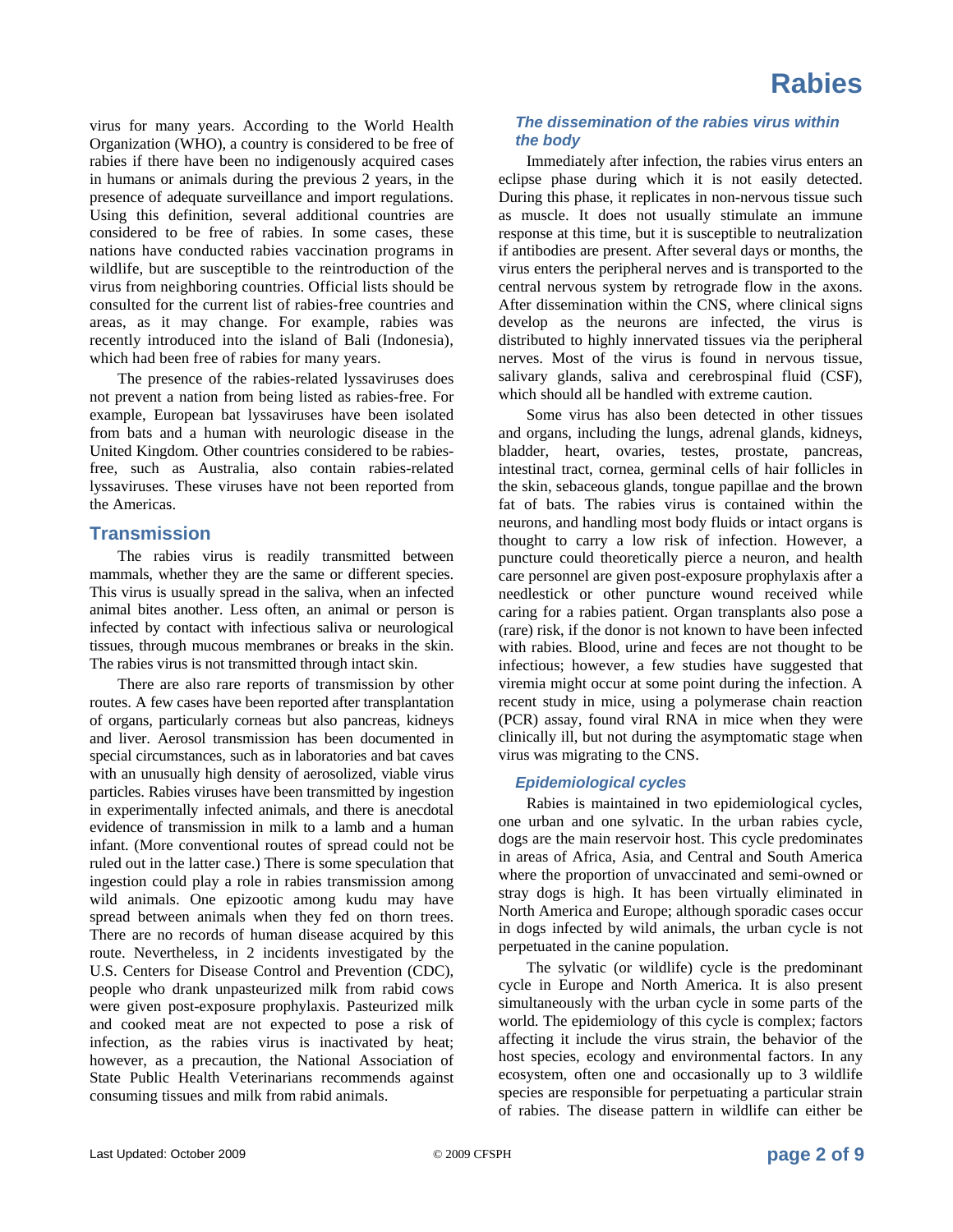relatively stable, or occur as a slow moving epidemic. Recent examples of epidemics include a fox rabies epidemic that moved slowly west in Europe, and a raccoon rabies epidemic that moved north along the east coast of the U.S. and into Canada.

### **Disinfection**

The rabies virus can be inactivated by lipid solvents (soap solutions, ether, chloroform, acetone), 1% sodium hypochlorite, 2% glutaraldehyde, 45-75% ethanol, iodine preparations, quaternary ammonium compounds, formaldehyde or a low pH. This virus is also susceptible to ultraviolet radiation or heat of 1 hour at 50°C. It is rapidly inactivated in sunlight, and it does not survive for long periods in the environment except in a cool dark area.

#### **Infections in Humans**

#### **Incubation Period**

In humans, the incubation period is a few days to several years. Most cases become apparent after 1 to 3 months. In one study, approximately 4-10% of cases had an incubation period of 6 months or more.

### **Clinical Signs**

The early symptoms may include nonspecific prodromal signs such as malaise, fever or headache, as well as discomfort, pain, pruritus or sensory alterations at the site of virus entry. After several days, anxiety, confusion and agitation may appear, and progress to insomnia, abnormal behavior, hypersensitivity to light and sound, delirium, hallucinations, slight or partial paralysis, hypersalivation, difficulty swallowing, pharyngeal spasms upon exposure to liquids, and convulsions. Either an encephalitic (furious) form with hyperexcitability, autonomic dysfunction and hydrophobia, or a paralytic (dumb) form characterized by generalized paralysis, may predominate. Death usually occurs within 2 to 10 days; survival is extremely rare.

#### **Communicability**

Human saliva contains the rabies virus; person-toperson transmission is theoretically possible but rare. Activities that could pose a risk for exposure include bites, kisses or other direct contact between saliva and mucous membranes or broken skin, sexual activity, and sharing eating or drinking utensils or cigarettes. It is not known how long humans can shed the virus before becoming symptomatic; the CDC recommends postexposure prophylaxis for anyone who had at-risk contact with a person during the 14 days before the onset of clinical signs.

The CDC also recommends prophylactic treatment after a needlestick or other sharp object injury during an autopsy or during patient care, due to the possibility that the object could have passed through nervous tissue. Feces, blood, urine and other body fluids are not thought

to carry the virus. A few cases of transmission have been reported in corneal transplants or transplanted internal organs.

### **Diagnostic Tests**

Antemortem diagnosis may include the detection of antigens or nucleic acids, virus isolation or serology. RT-PCR or immunofluorescence may detect viral nucleic acids or antigens in saliva, or in skin biopsies taken from the nape of the neck. In skin, the virus occurs in the cutaneous nerves at the base of the hair follicles. Rabies virus is sometimes found in corneal impressions or eye wash fluid, and RT-PCR may occasionally detect nucleic acids in CSF. Virus isolation is helpful in either antemortem or postmortem diagnosis. Rabies virus can sometimes be isolated from the saliva, conjunctival secretions/tears, corneal impressions, skin biopsies or (less often) CSF in living patients, and from the brain at autopsy. Mouse neuroblastoma (MNA) cells and other cell lines can be used to recover the virus. Animal inoculation into weanling mice may also be done. More than one test is usually necessary for an antemortem diagnosis, as the virus is not invariably present in any tissue other than the CNS. Rabies is usually undetectable during the incubation period, and infections can also be difficult to diagnose when the clinical signs first appear. In some cases, rabies virus cannot be isolated even when antigens or nucleic acids are detected by other methods. Postmortem diagnosis is usually by immunofluorescence to detect viral antigens in the brain.

Serological tests include indirect immunofluorescence, virus neutralization and enzyme-linked immunosorbent assay (ELISA), and can be performed on serum or CSF. The detection of antibodies in the CSF is definitive; however, antibodies in the serum might also result from vaccination or the administration of human rabies immunoglobulin. Circulating neutralizing antibodies do not usually appear until late, and infected people may still be seronegative when they die.

#### **Treatment**

Postexposure prophylaxis consists of immediate wound cleansing and disinfection, followed by rabies vaccination and the administration of human rabies immunoglobulin. The rabies vaccine is given as 5 doses in the U.S., and it is usually administered intramuscularly in the arm. Fewer doses and no rabies immunoglobulin are given if the person was previously vaccinated. Postexposure prophylaxis is highly effective if it is begun soon after exposure.

There is no effective treatment once the symptoms develop. Vaccines, antiviral drugs such as ribavirin, interferon-alpha, passively administered anti-rabies virus antibodies (human immunoglobulin or monoclonal antibodies), ketamine and/or the induction of a coma have been tried in the past, but were usually ineffective.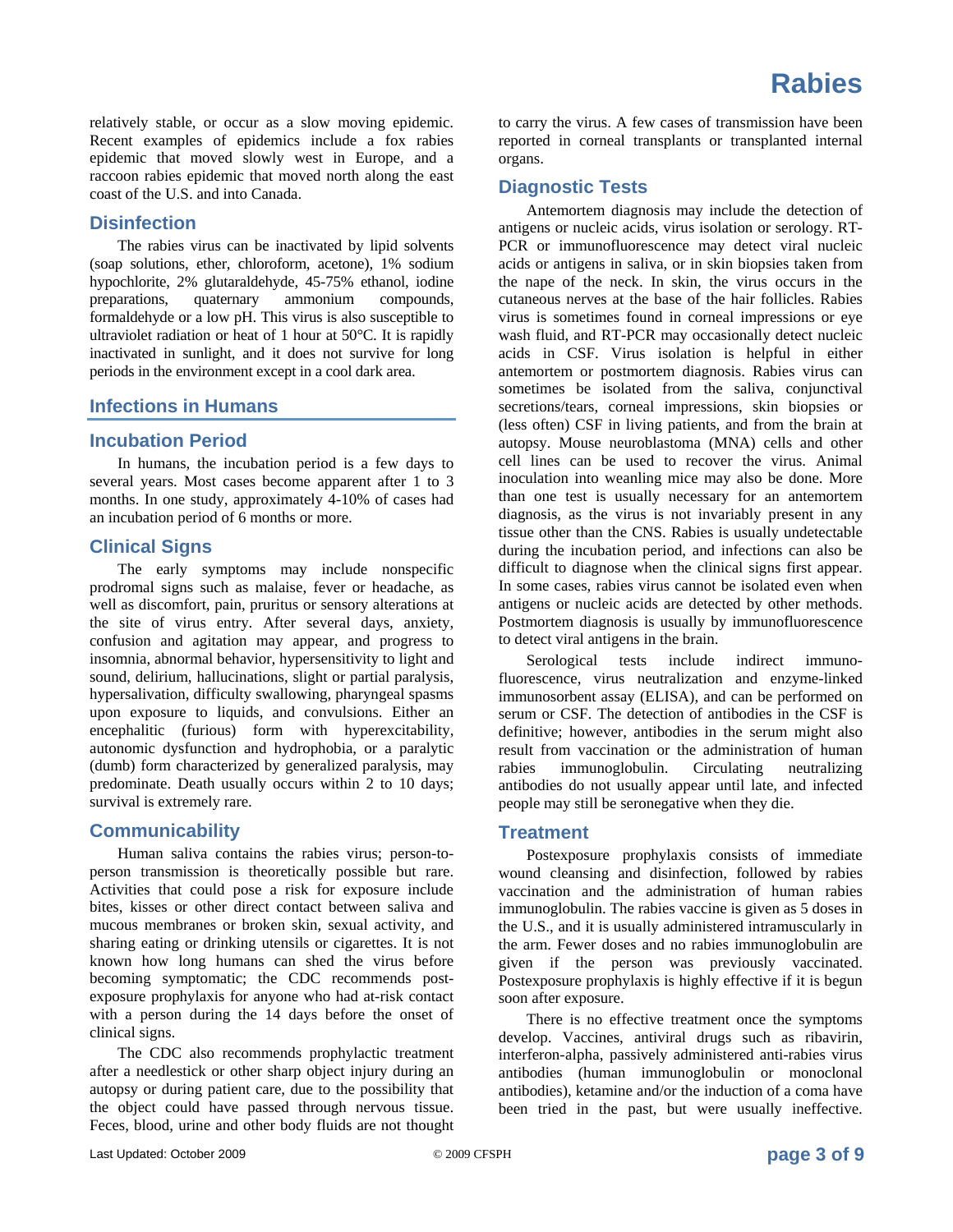Treatment is often palliative, and there is a very high probability of an unsuccessful outcome. One patient who recovered well was treated with ribavirin and supportive care including the induction of a therapeutic coma; however, the same treatment protocol has been unsuccessful in other patients. If treatment is successful in sustaining life, there may be permanent and possibly severe neurologic defects.

#### **Prevention**

Domesticated animals (especially dogs, cats and ferrets) should be vaccinated to prevent them from becoming infected and transmitting rabies to humans. Stray animals should also be controlled. Dogs, in particular, act as reservoirs for a canine variant of the rabies virus. Cats are readily infected by rabies, but a catspecific variant does not occur in feline populations. Wild animals should not be handled or fed; wildlife behaving abnormally should particularly be avoided. Bats should be kept out of houses and public buildings. In some areas, wild animals are vaccinated orally, using baits.

Veterinarians and animal control officers should handle potentially rabid animals with extreme caution. Protective clothing such as thick rubber gloves, eye goggles and a plastic or rubber apron should be worn when doing autopsies or in other circumstances when exposure to infectious tissues could occur.

Bites or other exposures should be reported immediately. Post-exposure prophylaxis consists of immediate wound cleansing and disinfection, rabies vaccination and the administration of human rabies immunoglobulin. Asymptomatic dogs, cats or ferrets that have bitten humans are observed for 10 days; if the animal develops symptoms of rabies during this time, it is euthanized and tested for rabies.

An inactivated human vaccine is available for veterinarians, animal handlers, wildlife officers, laboratory workers and others at a high risk of exposure. International travelers may also be vaccinated in some cases. People who have been vaccinated must still receive post-exposure prophylaxis, but vaccination eliminates the requirement for rabies immunoglobulin and decreases the number of post-exposure vaccinations. It may also provide some protection for persons with inapparent exposure, or enhance immunity if postexposure prophylaxis is delayed. Rabies vaccines seem to provide some degree of cross-protection against rabies-related lyssaviruses in phylogroup I, but there is little or no crossprotection with the viruses in phylogroup II (Mokola virus and Lagos bat virus). The amount of protection against phylogroup I viruses may vary with the specific virus.

#### **Morbidity and Mortality**

In the U.S., clinical rabies is rare in humans, with 0-3 cases usually reported each year. Deaths are usually reported in people who did not realize they had been

exposed or, for some other reason, did not seek medical treatment. Post-exposure prophylaxis, begun promptly, is almost always successful. Human rabies is also rare in Canada, most European countries, and some countries in South America. The prevalence rates are high in some parts of the developing world. Worldwide, over 90% of rabies cases occur after exposure to rabid dogs. In countries with a high percentage of vaccinated dogs, they are much less important as a vector, and wildlife such as bats account for a higher percentage of the cases.

Factors that may affect the outcome of exposure include the virus variant, dose of the virus, route and location of exposure, and host factors such as age and immune status. Without post-exposure prophylaxis, an estimated 20% of people bitten by rabid dogs develop rabies. Once the symptoms appear, the disease is almost always fatal within 3 weeks, even with intensive care. There have been only 6 reported cases of survival through the acute illness. Two people recovered well, without severe neurological sequelae. Both of these people had antibodies to the rabies virus at the time of the diagnosis, and diagnostic tests based on the detection of the virus were negative. Four survivors were left with severe neurological complications. Five survivors had been treated with a rabies vaccine before or soon after exposure, and before the symptoms developed. One young girl (who survived and recovered well) received no rabies prophylaxis because she had rabies virusneutralizing antibodies at diagnosis. Some survivors might have had post-vaccinal encephalomyelitis rather than rabies.

## **Infections in Animals**

## **Species Affected**

All mammals are susceptible to rabies. There are many strains of the rabies virus; each strain is maintained in particular reservoir host(s). Important maintenance hosts include members of the Canidae (dogs, jackals, coyotes, wolves, foxes and raccoon dogs), Mustelidae (skunks, martens, weasels and stoats), Viverridae (mongooses and meerkats), and Procyonidae (raccoons), and the order Chiroptera (bats). Cat-adapted rabies variants have not been seen, although cats are often infected with rabies viruses from other hosts, and they can readily transmit the virus.

The important reservoir hosts vary with the area. In North America, maintenance hosts for rabies virus include insectivorous bats, striped skunks (*Mephitis mephitis*), raccoons (*Procyon lotor*) coyotes (*Canis latrans*) and various species of foxes. Red foxes (*Vulpes vulpes*), insectivorous bats, wolves and raccoon dogs (*Nyctereutes procyonoides*) appear to be important hosts in Europe. The canine rabies variant is well controlled in the U.S., Canada and Europe, and it may no longer be circulating or circulates only at low levels in some areas.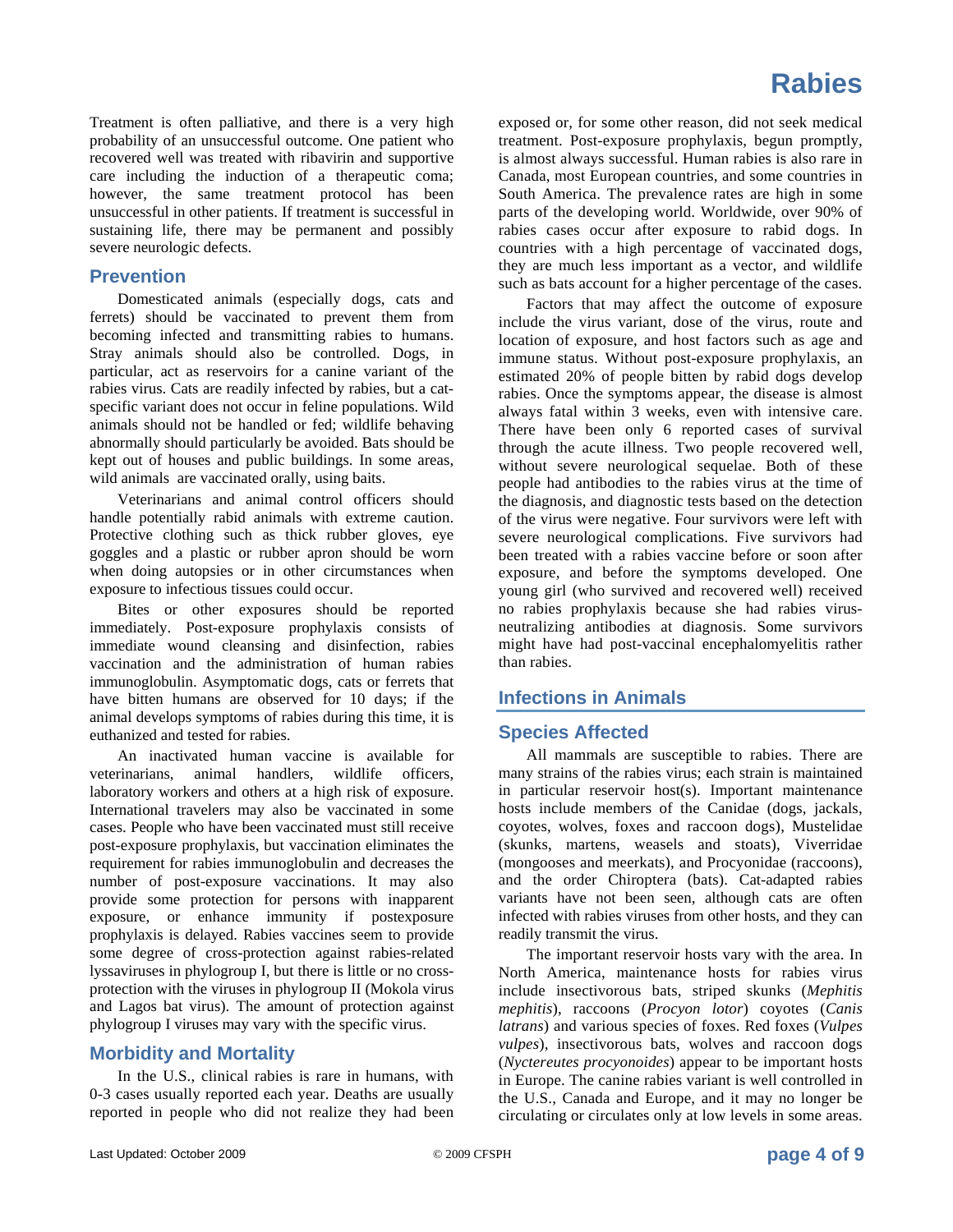However, this virus has apparently become established in some wildlife populations, such as gray foxes (*Urocyon cinereoargenteus*) in Texas and Arizona, and it could be re-established in dogs from these reservoirs.

Canine rabies continues to be a significant problem in areas of Africa, Asia, the Middle East, and Latin America. Wildlife hosts may also be present. Both insectivorous and vampire bats are hosts for rabies virus in Mexico, Central and South America. Vampire bats (*Desmodus rotundus*) are sometimes responsible for outbreaks among cattle in South America. Rabies has also been reported in various other wildlife species, including wolves, coyotes, skunks and foxes, in Central and South America. Red foxes and golden jackals (*Canis aureus*) are often involved in wildlife rabies in the Middle East. Red and arctic foxes, raccoon dogs, mongooses and jackals are hosts for the virus in parts of Asia. Mongooses are also important in the Caribbean. In Africa, there is evidence that the virus may be maintained in jackals, foxes, mongooses, genets and other species.

#### **Incubation Period**

The incubation period varies with the amount of virus transmitted, virus strain, site of inoculation (bites closer to the head have a shorter incubation period), host immunity and nature of the wound. In dogs and cats, the incubation period is 10 days to 6 months; most cases become apparent between 2 weeks and 3 months. In cattle, an incubation period from 25 days to more than 5 months has been reported in vampire bat-transmitted rabies.

#### **Clinical Signs**

The initial clinical signs are often nonspecific and may include apprehension, restlessness, anorexia or an increased appetite, vomiting, a slight fever, dilation of the pupils, hyperreactivity to stimuli and excessive salivation. The first sign of post-vaccinal rabies is usually lameness in the vaccinated leg. Animals often have behavior and temperament changes, and may either become unusually aggressive or uncharacteristically affectionate. Pigs typically have a very violent excitation phase at the onset of disease. These signs usually last for 2 to 5 days, and may be followed by a phase in which either the paralytic or the furious form of rabies predominates.

The paralytic ("dumb") form of rabies is characterized by progressive paralysis. In this form, the throat and masseter muscles become paralyzed; the animal may be unable to swallow and it can salivate profusely. There may be facial paralysis or the lower jaw may drop. Ruminants may separate from the herd, become somnolent or depressed, and rumination may stop. Ataxia, incoordination and ascending spinal paresis or paralysis are also typical of this form. The paralytic form of rabies may be preceded by a brief excitatory phase, or none at all. Biting is

uncommon. Death usually occurs within 2 to 6 days, as the result of respiratory failure.

The furious form is associated with infection of the limbic system, and is the predominant form in cats. It is characterized by restlessness, wandering, howling, polypnea, drooling and attacks on animals, people or inanimate objects. Animals with this form often swallow foreign objects such as sticks, stones, straw or feces. Wild animals often lose their fear of humans, and may attack humans or animal species they would normally fear (e.g., porcupines). Nocturnal animals may be seen in the daylight. Cattle may appear unusually alert. Convulsions can occur, particularly in the terminal stages. In the furious form of rabies, death sometimes occurs during a seizure but, in most cases, incoordination and ascending paralysis are seen late in the disease. The animal usually dies 4 to 8 days after the onset of the clinical signs.

The clinical signs are rarely definitive, and it may be difficult to distinguish the furious and dumb forms. The most reliable signs are behavioral changes and unexplained paralysis. In some cases in cats, no behavioral changes were noticed, and the illness appeared to begin as ataxia or posterior weakness, followed by ascending paralysis. Horses and mules are often distressed and extremely agitated, which may be interpreted as colic. Laryngeal paralysis can cause a change in vocalizations, including an abnormal bellow in cattle or a hoarse howling in dogs. Diagnosis can be difficult in rabbits and rodents unless there is a history of exposure to a potentially rabid animal, such as a raccoon. Some infected rabbits have had obvious neurological signs, often of the paralytic form, but others have developed only a nonspecific illness before death, or had other signs that were not initially suggestive of rabies. In one report, sudden death was the only sign in many infected squirrels. Some animals may die within a day, without marked clinical signs. Survival is extremely rare once the clinical signs appear.

#### **Communicability**

All species can transmit the virus to humans and other animals, but the efficiency of transmission varies with the host species and the form of rabies. Animals with the furious form of rabies are more likely to disseminate rabies than animals with the paralytic form. Carnivores are also more efficient vectors, in general, than herbivores. Herbivore-to-herbivore transmission is uncommon. Insectivorous bats have been implicated in most recent human cases in the U.S.

Virus shedding occurs in 50-90% of animals, depending on the host species and the infecting strain; the amount of virus found in the saliva varies from a trace to high titers. Shedding can begin before the onset of clinical signs. Cats excrete virus for 1 to 5 days before the signs appear, cattle for 1 to 2 days, skunks for up to 14 days and bats for 2 weeks. Virus shedding in dogs is usually said to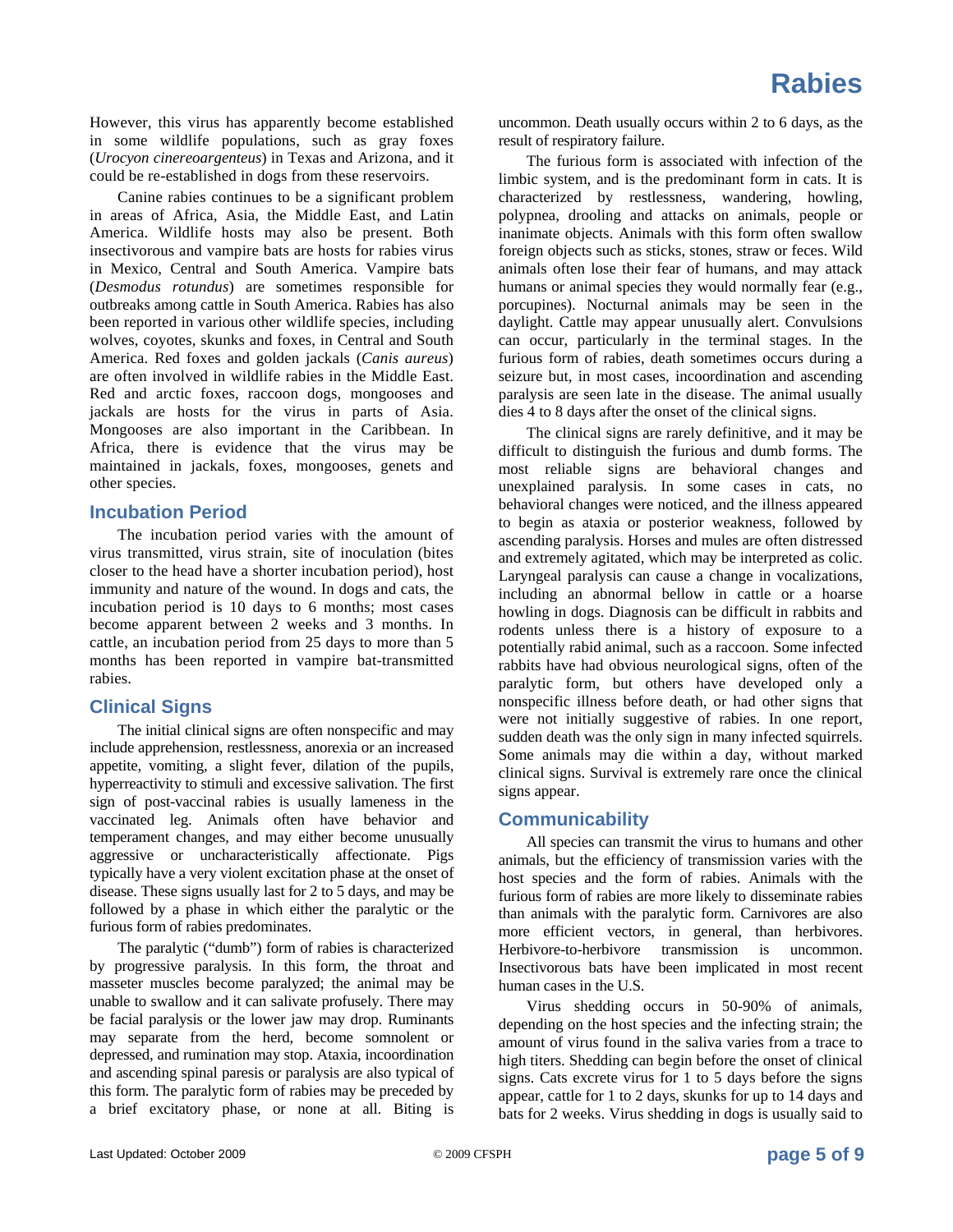be limited to the 1 to 5 days before the onset of clinical signs; however, in some experimental studies (using viruses of Mexican or Ethiopian origin), the virus was present in the saliva for up to 13 days before the first clinical signs.

Asymptomatic carriers are thought to be very rare among domesticated animals. Possible cases have been reported among dogs in Ethiopia and India, including one experimentally infected dog that recovered from clinical rabies and carried the virus in her saliva and tonsils, but not the brain or other organs.

#### **Post-Mortem Lesions**

There are no characteristic gross lesions. The stomach may contain various abnormal objects, such as sticks and stones. The typical histological signs, found in the central nervous system, are multifocal, mild, polioencephalomyelitis and craniospinal ganglionitis with mononuclear perivascular infiltrates, diffuse glial proliferation, regressive changes in neuronal cells, and glial nodules. Negri bodies can be seen in some but not all cases.

#### **Diagnostic Tests**

In animals, the rabies virus is usually identified by immunofluorescence in a brain sample taken at necropsy. The virus might also be found in other tissues such as the salivary gland, skin (tactile facial hair follicles) and corneal impression smears, but detection is less efficient. Immunofluorescence can identify 98-100% of cases caused by all genotypes of the rabies and rabies-related viruses, and is most effective on fresh samples. Other tests to detect the virus include immunohistochemistry and enzyme-linked immunosorbent assays (ELISAs). RT-PCR is also useful, particularly when the sample is small (e.g., saliva) or when large numbers of samples must be tested in an outbreak or epidemiological survey. Histology to detect aggregates of viral material in neurons (Negri bodies) is nonspecific, and it is not recommended if more specific techniques are available.

A single negative test does not rule out infection; therefore, virus isolation in cell culture (mouse neuroblastoma or baby hamster kidney cells) is often done concurrently. Mouse inoculation may also be used in some circumstances. Identification of variant strains is performed in specialized laboratories with monoclonal antibodies, specific nucleic acid probes, or RT-PCR followed by DNA sequencing.

Serology is occasionally used to test seroconversion in domesticated animals before international travel or in wildlife vaccination campaigns. It is rarely useful for the diagnosis of clinical cases, as the host usually dies before developing antibodies. Serological tests include virus neutralization tests and ELISAs. There is some cross-reactivity between the rabies virus and rabiesrelated viruses.

#### **Treatment**

There is no treatment once the clinical signs appear. Few studies have been published on postexposure vaccination protocols for animals, and these procedures are often considered to be inadvisable because they may increase human exposure. In the U.S., post-exposure prophylaxis of animals has not been validated and is not recommended. Post-exposure prophylaxis of livestock and pets, using commercial vaccines licensed for this purpose, is practiced in some Asian countries including India.

#### **Prevention**

Rabies can be prevented in domesticated animals by vaccination and by the avoidance of contact with rabid wild animals. Rabies vaccines are available for dogs, cats, ferrets, cattle, sheep and horses. Both inactivated and modified live vaccines are effective, but rare cases of post-vaccinal rabies have been reported with the modified live vaccines in dogs and cats. Vaccines have not been validated in rabbits or rodents, although they might be used extralabel in petting zoos or other facilities where animals are in contact with many people. Wild animals can be immunized with oral vaccines distributed in bait. In countries with large stray dog populations, similar vaccines may be useful. Conventional rabies vaccines do not seem to protect animals against rabies-related viruses in phylogroup II (Mokola virus and Lagos bat virus); these viruses have caused fatal disease in vaccinated animals. Some cross-protection seems to exist with rabies-related viruses in phylogroup I.

Preventing animals from roaming will reduce the risk of exposure to rabid wild animals. To protect pet rabbits and rodents, they should be housed indoors, and watched closely if they are allowed outside to exercise. Rabbits kept outside should be kept in an elevated, double-walled hutch that does not have exposed wire mesh floors. As much as possible, domesticated animals should be kept from contact with wildlife, especially those that behave unusually. Bats caught by cats should be submitted for rabies testing.

To prevent the transmission of rabies to humans or other animals (as well as to prevent unnecessary prophylaxis in people who have been exposed), unvaccinated animals that have been exposed should be euthanized and tested. Alternatively, they may be placed in strict isolation for 6 months, with vaccination of dogs, cats and ferrets either upon entry into isolation or 1 month before release. Livestock, rabbits and other animals are isolated but not necessarily vaccinated. Vaccinated animals are revaccinated and confined under observation for at least 45 days. Animals with expired vaccinations are evaluated on a case-by-case basis. Asymptomatic dogs, cats or ferrets that have bitten humans (with no history of exposure to rabies) are currently observed for 10 days; if the animal develops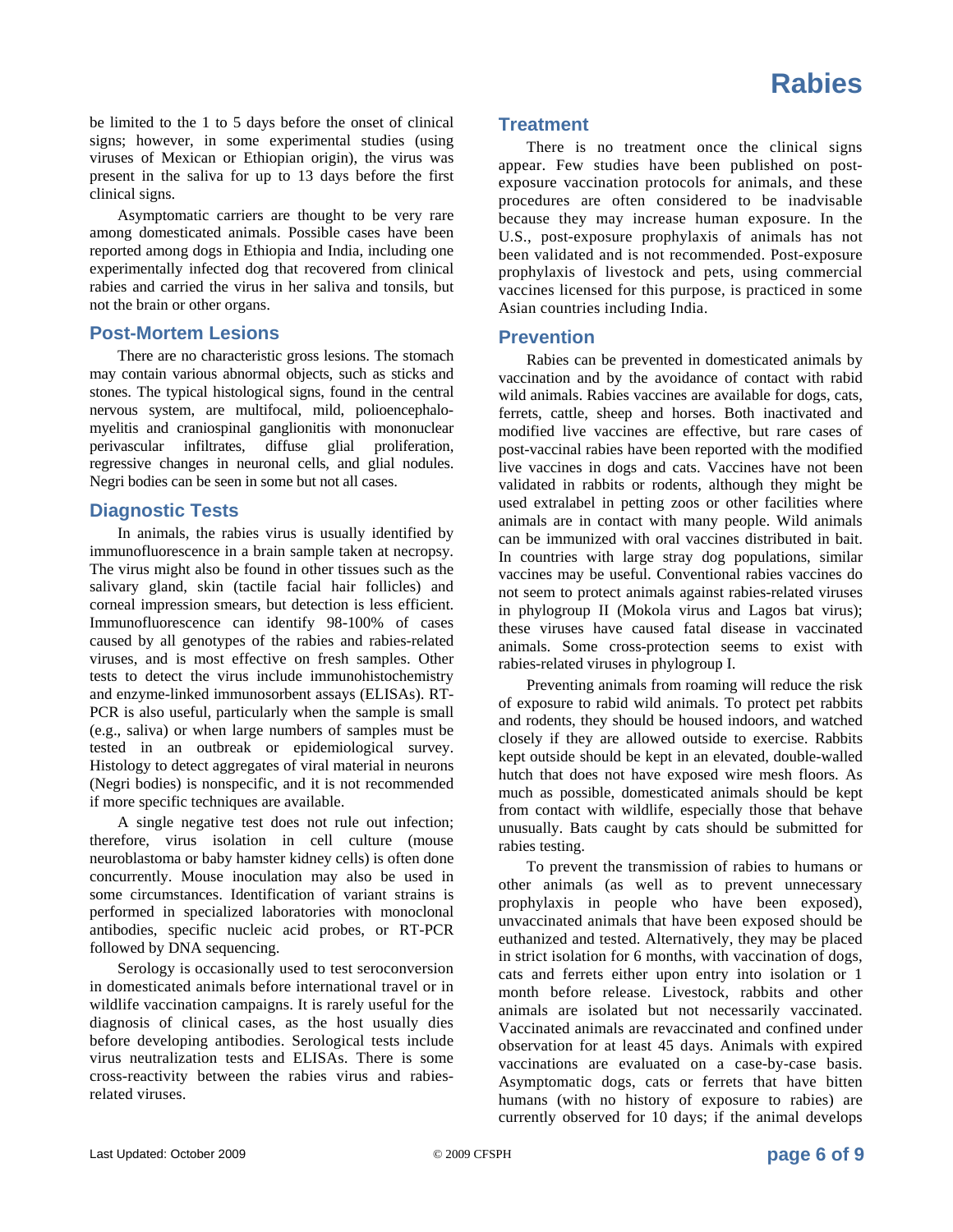

signs of rabies during this time, it is euthanized and tested for rabies. Countries free of the rabies virus may require a prolonged quarantine period before animals can be imported.

#### **Morbidity and Mortality**

Canine rabies remains common in Africa, Asia, the Middle East and Latin America. In the U.S., Canada and Europe, canine rabies has become uncommon or is absent, and most cases are seen in wildlife. In the U.S., 35% of all animal cases were reported in raccoons, 23% in skunks, 26% in bats and 7% in foxes in 2008. Domesticated animals account for less than 10% of all cases documented annually in the U.S.; most cases are seen in cats, cattle and dogs. Vaccination has decreased the number of rabies cases in dogs from 5,000 in 1946 to 75 in 2008. Currently, cats are more likely to develop rabies than dogs, due to the lower vaccination rates in this species. Although rabies often occurs as sporadic cases in domesticated animals, epizootics are sometimes reported among wildlife such as kudu (*Tragelaphus strepsiceros*) in Africa, or in cattle bitten by vampire bats in South America. Rabies can also be a serious problem among rare or endangered species. In Africa, the Ethiopian wolf (*Canis simensis*) and African wild dogs (*Lycaon pictus*) are threatened by this virus.

Factors that affect the outcome of exposure include the virus variant, dose of virus, route and location of exposure, and host factors such as age and immune status. The percentage of exposed animals that does not become ill is unknown. One experimental study reported that 8 of 47 dogs inoculated with rabies survived, and were subsequently resistant to reinfection. Another study reported the survival of 4 of 10 inoculated dogs; all four dogs developed antibodies to the virus. Symptomatic rabies is almost always fatal. A few, very rare, cases of recovery after street virus or vaccine virus-induced rabies have been reported in animals.

#### **Internet Resources**

Centers for Disease Control and Prevention (CDC) http://www.cdc.gov/rabies/m Compendium of Animal Rabies Prevention and Control, 2008 http://www.cdc.gov/mmwr/pdf/rr/rr5702.pdf International Veterinary Information Service (IVIS) http://www.ivis.org Medical Microbiology http://www.gsbs.utmb.edu/microbook Public Health Agency of Canada. Material Safety Data Sheets http://www.phac-aspc.gc.ca/msds-ftss/index.html The Merck Manual http://www.merck.com/pubs/mmanual/ The Merck Veterinary Manual http://www.merckvetmanual.com/mvm/index.jsp

World Health Organization

http://www.who.int/mediacentre/factsheets/fs099/en/

- World Organization for Animal Health (OIE) http://www.oie.int/
- OIE Manual of Diagnostic Tests and Vaccines for Terrestrial Animals

http://www.oie.int/eng/normes/mmanual/a\_summry.htm OIE International Animal Health Code

http://www.oie.int/eng/normes/mcode/A\_summry.htm

#### **References**

- Abelseth MK. Rabies. In: Holzworth J, editor. Diseases of the cat. Philadelphia: WB Saunders; 1987. p. 238-241.
- Acha PN, Szyfres B (Pan American Health Organization [PAHO]). Zoonoses and communicable diseases common to man and animals. Volume 3. Chlamydioses, rickettsioses, and viroses. 3rd ed. Washington DC: PAHO; 2003. Scientific and Technical Publication No. 580. Rabies; p.246-275.
- .Animal Health Australia. National Animal Health Information System (NAHIS). Rabies. Available at: http://www.aahc.com.au/nahis/disease/dislist.asp.\* Accessed 13 Aug 2004.
- Blanton JD, Robertson K, Palmer D, Rupprecht CE. Rabies surveillance in the United States during 2008. J Am Vet Med Assoc. 2009;235(6):676-89.
- Braund KG, editor. Clinical neurology in small animals localization, diagnosis and treatment. Ithaca, NY: International Veterinary Information Service (IVIS); 2003 Feb. Inflammatory diseases of the central nervous system. Available at: http://www.ivis.org/special\_books/ Braund/braund27/ivis.pdf. Accessed 11 Aug 2004.
- Centers for Disease Control and Prevention [CDC]. Collection of samples for diagnosis of rabies in humans [online]. CDC; 1998 Jan. Available at: http://www.cdc.gov/ncidod/dvrd/rabies/Professional/Prof .forms/antem.htm.\* Accessed 11 Aug 2004.
- Centers for Disease Control and Prevention (CDC). Mass treatment of humans who drank unpasteurized milk from rabid cows -- Massachusetts, 1996-1998. Morb Mortal Wkly Rep. 1999;48:228-9.

Centers for Disease Control and Prevention [CDC]. Questions and answers about rabies [online]. CDC; 2004 July. Available at: http://www.cdc.gov/ncidod/dvrd/ rabies/ques&ans/q&a.htm.\* Accessed 11 Aug 2004.

- Centers for Disease Control and Prevention [CDC]. Rabies [online]. CDC; 2003 Feb. Available at: http://www.cdc.gov/ncidod/dvrd/rabies/introduction/intro .htm.\* Accessed 11 Aug 2004.
- Centers for Disease Control and Prevention [CDC]. Rabies [Website]. CDC; 2008. Available at: http://www.cdc.gov/rabies// Accessed 26 Oct 2009.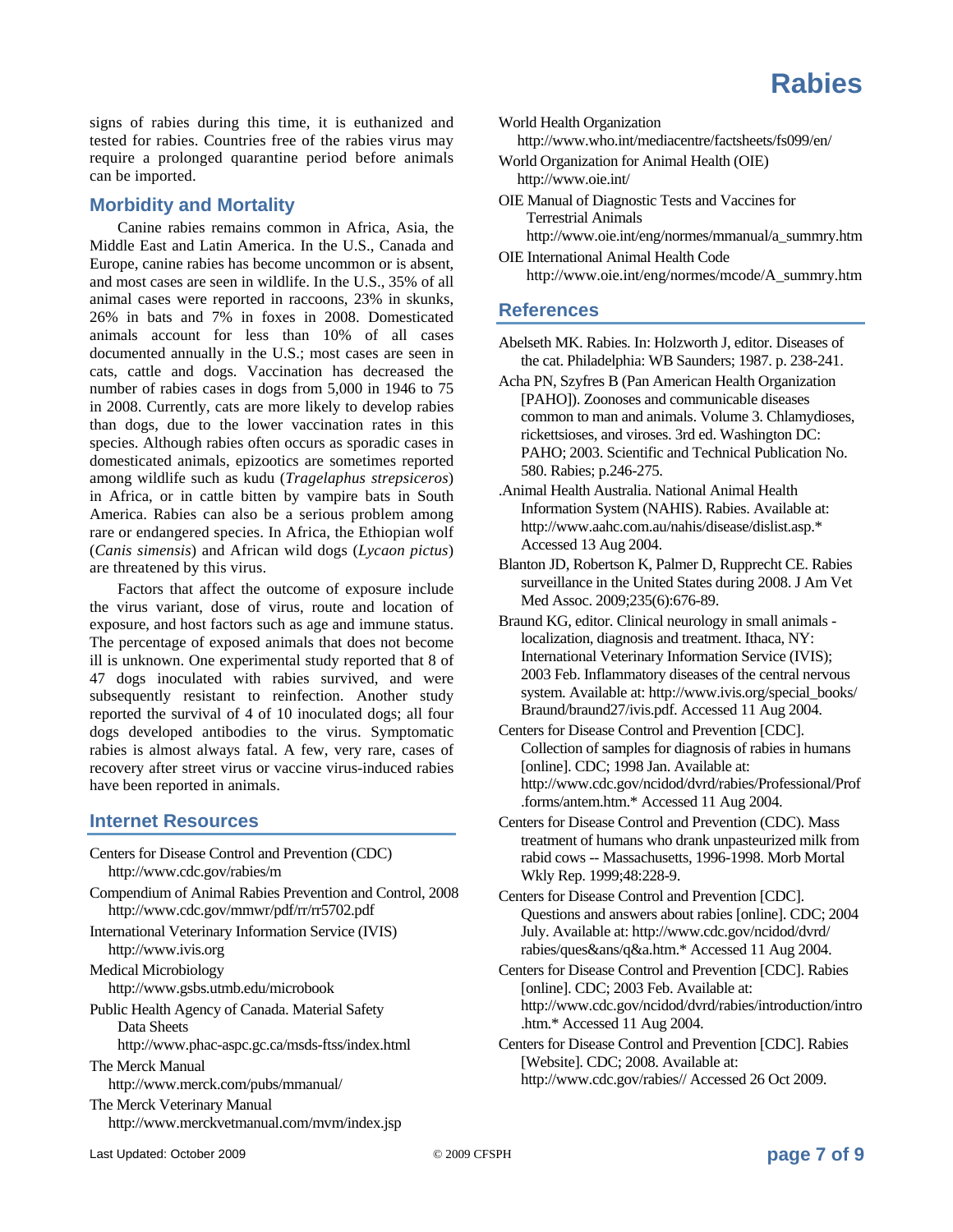- Centers for Disease Control and Prevention [CDC]. Rabies in transplant patients: Questions and answers [online]. CDC; 2004 July. Available at: http://www.cdc.gov/ ncidod/dvrd/rabies/ques&ans/q&a\_transplants.htm.\* Accessed 11 Aug 2004.
- Centers for Disease Control and Prevention [CDC]. Rabies infection and animals [online]. CDC; 2003 Feb. Available at: http://www.cdc.gov/healthypets/ diseases/rabies.htm.\* Accessed 11 Aug 2004.
- Centers for Disease Control and Prevention (CDC). Recovery of a patient from clinical rabies--Wisconsin, 2004. MMWR Morb Mortal Wkly Rep. 2004;53(50):1171-3
- Cliquet F, Picard-Meyer E, Barrat J, Brookes SM, Healy DM, Wasniewski M, Litaize E, Biarnais M, Johnson L, Fooks AR. Experimental infection of foxes with European Bat Lyssaviruses type-1 and 2. BMC Vet Res. 2009;5:19.
- Eidson M, Matthews SD, Willsey AL, Cherry B, Rudd RJ, Trimarchi CV. Rabies virus infection in a pet guinea pig and seven pet rabbits. J Am Vet Med Assoc. 2005;227(6):932-5, 918.
- Elmgren LD, Nadin-Davis SA, Muldoon FT, Wandeler AI. Diagnosis and analysis of a recent case of human rabies in Canada. Can J Infect Dis. 2002;13(2):129-33.
- Hanlon CA, Smith JS, Anderson GR, and the National Working Group on Rabies Prevention and Control. Recommendations of a national working group on prevention and control of rabies in the United States. Article II: Laboratory diagnosis of rabies J Am Vet Med Assoc. 1999; 215:1444-1447.
- Hemachudha T, Sunsaneewitayakul B, Desudchit T, Suankratay C, Sittipunt C, Wacharapluesadee S, Khawplod P, Wilde H, Jackson AC. Failure of therapeutic coma and ketamine for therapy of human rabies. J Neurovirol. 2006;12(5):407-9.
- Howard DR. Rabies. In: Kirk RW, editor. Current veterinary therapy IX. Philadelphia: WB Saunders; 1986. p. 1066-1071.
- Jackson AC, Warrell MJ, Rupprecht CE, Ertl HCJ, Dietzschold B, O'Reilly M, Leach RP, Fu ZF, Wunner WH, Bleck TP, Wilde H. Management of rabies in humans. Clin Infect Dis. 2003:36: 60-63.
- Jogai S, Radotra BD, Banerjee AK. Rabies viral antigen in extracranial organs: a post-mortem study. Neuropathol Appl Neurobiol. 2002;28(4):334-8.
- Kahn CM, Line S, editors. The Merck veterinary manual [online]. Whitehouse Station, NJ: Merck and Co; 2006. Rabies. Available at:
	- http://www.merckvetmanual.com/mvm/index.jsp?cfile=h tm/bc/102300.htm. Accessed 26 Oct 2009.
- Lackay SN, Kuang Y, Fu ZF. Rabies in small animals.Vet Clin North Am Small Anim Pract. 2008;38(4):851-61, ix.
- Leslie MJ, Messenger S, Rohde RE, Smith J, Cheshier R, Hanlon C, Rupprecht CE. Bat-associated rabies virus in Skunks. Emerg Infect Dis. 2006;12(8):1274-7.
- Lodmell DL, Dimcheff DE, Ewalt LC. Viral RNA in the bloodstream suggests viremia occurs in clinically ill rabies-infected mice. Virus Res. 2006;116(1-2):114-8..
- Manning SE, Rupprecht CE, Fishbein D, Hanlon CA, Lumlertdacha B, Guerra M, Meltzer MI, Dhankhar P, Vaidya SA, Jenkins SR, Sun B, Hull HF; Advisory Committee on Immunization Practices Centers for Disease Control and Prevention (CDC). Human rabies prevention--United States, 2008: recommendations of the Advisory Committee on Immunization Practices.MMWR Recomm Rep. 2008;57(RR-3):1-28.
- Manickama R, Basheer MD, Jayakumar R. Post-exposure prophylaxis (PEP) of rabies-infected Indian street dogs. Vaccine. 2008;26(51):6564-8.
- Mansfield K, McElhinney L, Hübschle O, Mettler F, Sabeta C, Nel LH, Fooks AR. A molecular epidemiological study of rabies epizootics in kudu (*Tragelaphus strepsiceros*) in Namibia. BMC Vet Res. 2006;2:2.
- McDermid RC, Saxinger L, Lee B, Johnstone J, Gibney RT, Johnson M, Bagshaw SM. Human rabies encephalitis following bat exposure: failure of therapeutic coma. CMAJ. 2008;178(5):557-61.
- National Association of State Public Health Veterinarians, Inc. (NASPHV); Centers for Disease Control and Prevention (CDC). Compendium of animal rabies prevention and control, 2008: National Association of State Public Health Veterinarians, Inc. (NASPHV).MMWR Recomm Rep. 2008;57(RR-2):1-9.
- Nel LH, Markotter W. Lyssaviruses. Crit Rev Microbiol. 2007;33(4):301-24. R
- Paweska JT, Blumberg LH, Liebenberg C, Hewlett RH, Grobbelaar AA, Leman PA, Croft JE, Nel LH, Nutt L, Swanepoel R. Fatal human infection with rabies-related Duvenhage virus, South Africa. Emerg Infect Dis. 2006;12(12):1965-7.
- Public Health Agency of Canada. Material Safety Data Sheet – Marburg virus. – Rabies virus, rabies related viruses. Office of Laboratory Security; 2001 Jan. Available at: http://www.phac-aspc.gc.ca/msds-ftss/msds124eeng.php. Accessed 25 Oct 2009.
- Sabeta C, Blumberg L, Miyen J, Mohale D, Shumba W, Wandeler A. Mokola virus involved in a human contact (South Africa).FEMS Immunol Med Microbiol. 2009 Sep 8. [Epub ahead of print]
- Sabeta CT, Markotter W, Mohale DK, Shumba W, Wandeler AI, Nel LH. Mokola virus in domestic mammals, South Africa.Emerg Infect Dis. 2007;13(9):1371-3.
- Seimenis A. The rabies situation in the Middle East. Dev Biol (Basel). 2008;131:43-53.